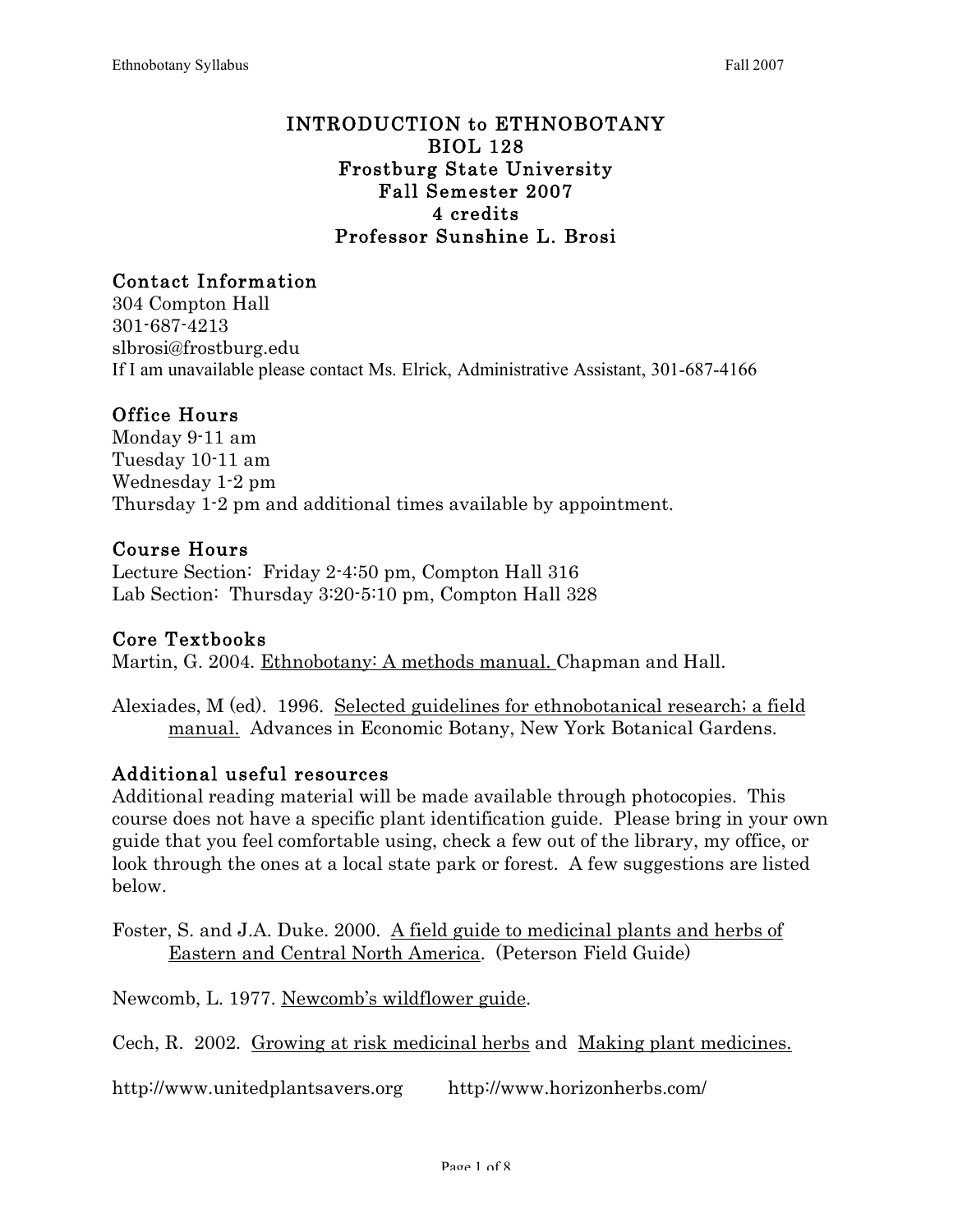### Arboretum Work Days

Students are strongly encouraged to participate in an Arboretum work day, usually held from 12-4pm on Saturdays. Students who participate in a four hour work day will receive 3 points of extra credit on the next exam; only one extra credit will be given for each exam. When you volunteer, please give your name to the person in charge and ask them to tell me you were there. This is a great opportunity to experience service learning and interact with other students and learn plant and tree identification.

### Course Description

Introduction into the discipline of ethnobotany focusing on the role of plants in Appalachian and other cultures. Field trips to local parks and visits with people active in the use of plants will provide opportunities for hands-on experiences with techniques and methods used by field ethnobotanists.

Ethnobotany is the study of the interaction between plants and people. This course provides an introduction to the discipline by focusing on principles and methods used in the field of ethnobotany. This course will also introduce the new ethnobotany major and the three concentrations: pharmacological, biogeography, and cultural. Fieldtrips to local parks and visits with people active in the use of medicinal plants will provide opportunities for hands-on experience with techniques and methods used by field ethnobotanists. The outcome should be a general working knowledge of the discipline of ethnobotany and a firm basis for expansion into related fields of study.

### Course Objectives

1) Create an active learning environment for students to gain an understanding of concepts and principles relating to ethnobotany (Lectures, presentations, discussion of assigned readings, field trips, and projects will be used to foster this learning).

2) Engage students in learning about the value of plants in their own culture and how this compares to the intrinsic value of the environment within other cultures.

3) Provide an opportunity for students to apply their ethnobotanical knowledge to aspects of intellectual property rights and evaluate how ethics in the discipline of ethnobotany pertains to them as students.

This course will also familiarize or give additional practice with writing in a laboratory manual, completing a scientific literature review, writing a scientific paper, and giving a scientific presentation using PowerPoint.

### Grading Policy

Final grades will be determined by averaging three exams, a comprehensive final, a final project with presentation, and class attendance and participation.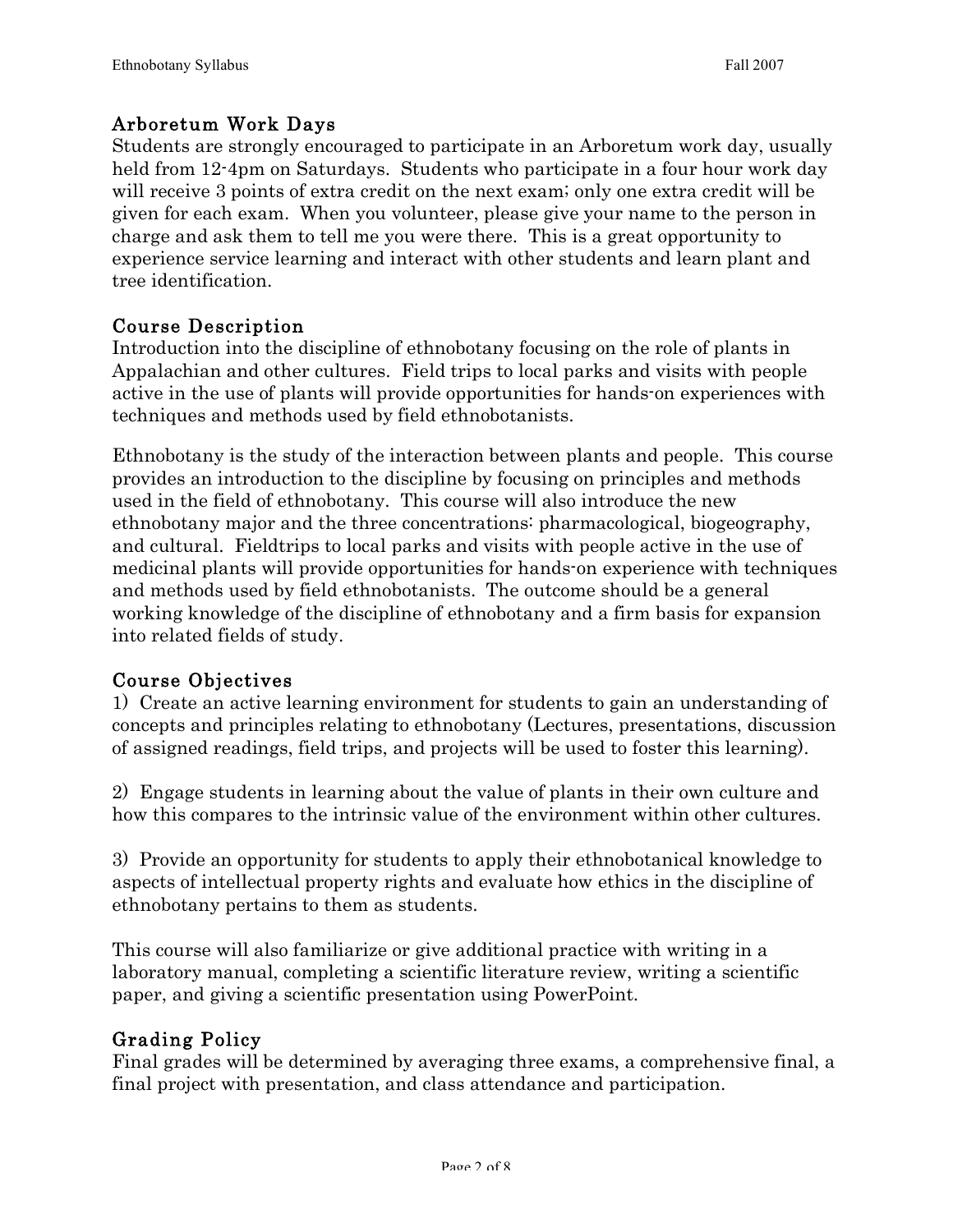Letter grades will be based on a standard 10-point scale:

 $A = 90-100\%$ ;  $B = 80-89\%$ ; C=70-79%; D=60-69%; F= below 60%. Neither the CS nor the NC are options for this course.

30% Laboratory ethnobotanical journal 20% Exams 20% Final Project (5% draft of paper, 10% final paper, 5% Presentation) 20% Final Exam 10% Attendance and Participation

## Laboratory

The laboratory portion of this course is designed to provide hands-on experience in the field of ethnobotany. The labs explore the lecture topics in greater depth than is possible in a lecture setting. You are expected to read through the lab before coming to lab. You are also expected to turn in the completed lab assignment on or before the due date indicated on the lab. Part of the laboratory exercise is to keep a complete ethnobotanical journal for information gained inside and outside of the lab. The lab is worth 30% of your final course grade.

### Exams

Two exams based on assigned readings and lecture notes will be given throughout the semester. Both exams will be given at the first hour of the lecture hour. Lecture will proceed after the exam. Exams will account for a total of 20% of the final grade.

# Final Project

A final project will consist of an investigation into a topic you are interested in. The project will consist of a final paper (3 to 4 pages double spaced, times new roman, 12 pt. font) and a final presentation (15 minute, PowerPoint). Additional information on the paper and project will be upcoming. Please be thinking about what types of projects interest you.

### Final Exam

A cumulative final exam will be given in this course. The exam will account for 20% of the final grade.

# Attendance and Participation

A participation grade of 10% will reflect course attendance and active involvement in asking questions during lectures and labs. Be sure to read all assignments and be prepared to summarize the material. All students are expected to attend all course periods and laboratory periods. Three unexcused absences in lecture will lower your final average by one letter grade. Tardiness will not be permitted and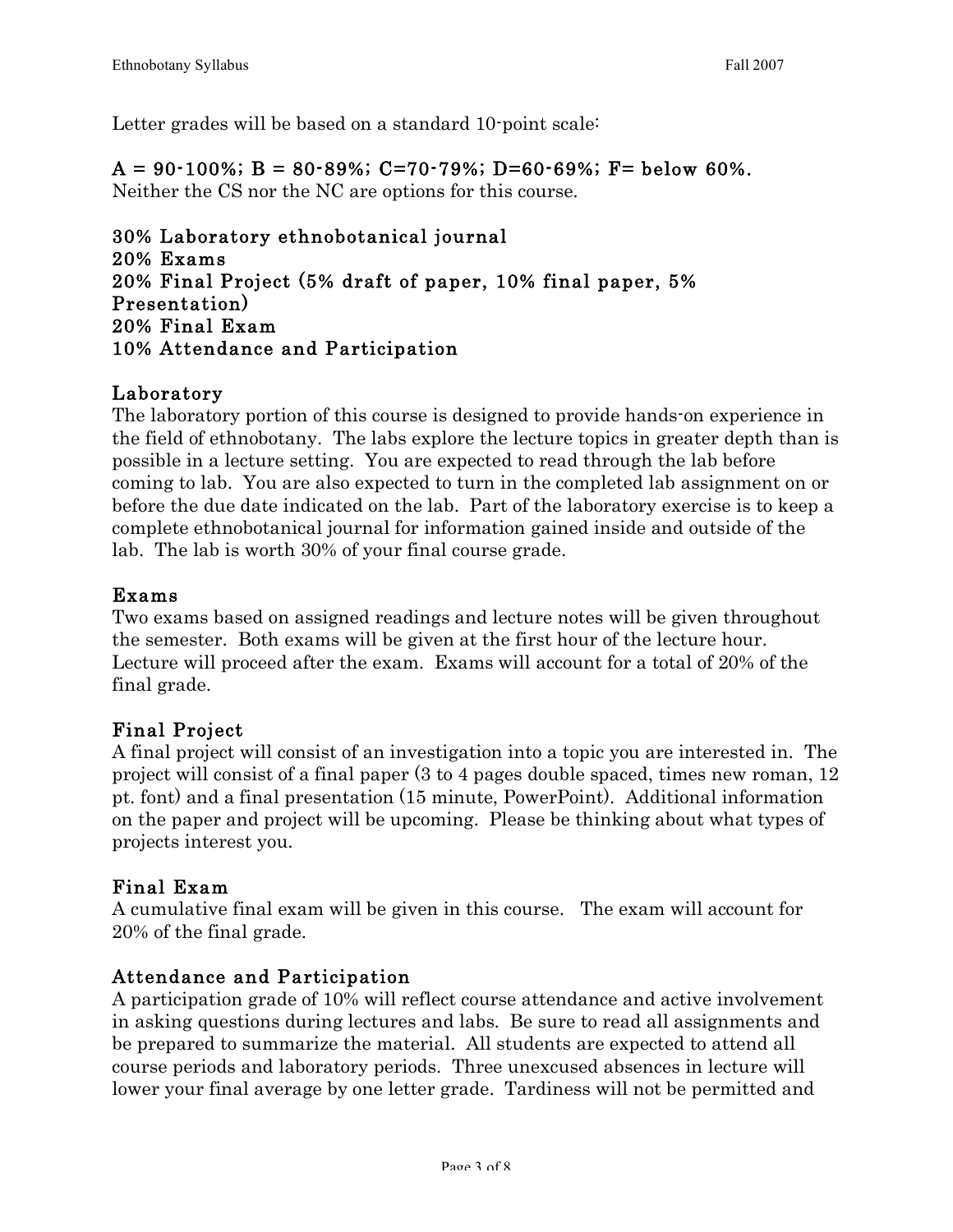will result in being left during field exercises. If a student is participating in coand extracurricular activities, or has an excused absence, I must be notified as soon as possible to arrange make-up assignments. Late and incomplete assignments will result in a severe grading penalty of at least one letter grade for every course period late. Missing assignments will result in a failing grade for that particular assignment.

### Inclement Weather

Labs and courses will be cancelled only if FSU has a delayed opening during the time of the course or is officially closed. Be prepared to attend labs outside in rain, snow, and cold. Be prepared to encounter mud, poison ivy, ticks, and other elements of nature.

## Class Policies

There will be no cell phones on the desk or in class or lab. There will be no use of laptops unless prior consent is obtained for special circumstances. You may not eat food or use tobacco products in class or labs.

## Academic honesty and misbehavior

The statement on academic dishonesty in the Pathfinder is in effect. Cheating in any capacity in this course will not be tolerated. If cheating or plagiarism is encountered, the instructor may administer a grade of zero or an F in the class depending on the severity of the incident. Students are expected to abide by the University's Code of Student Conduct and disruptive behavior in the classroom may result in an administrative withdraw.

# Accommodations for students with disabilities

Frostburg State University is committed to providing equal educational opportunities for students with documented disabilities. Students who require disability serves or reasonable accommodations must identify themselves as having a disability and provide current diagnostic documentation to Disability Support Services. All information is confidential. Please call 4483 or visit 150 Pullen Hall for more information.

## This course syllabus is a general plan for the course; deviations announced to the class by the instructor may be necessary.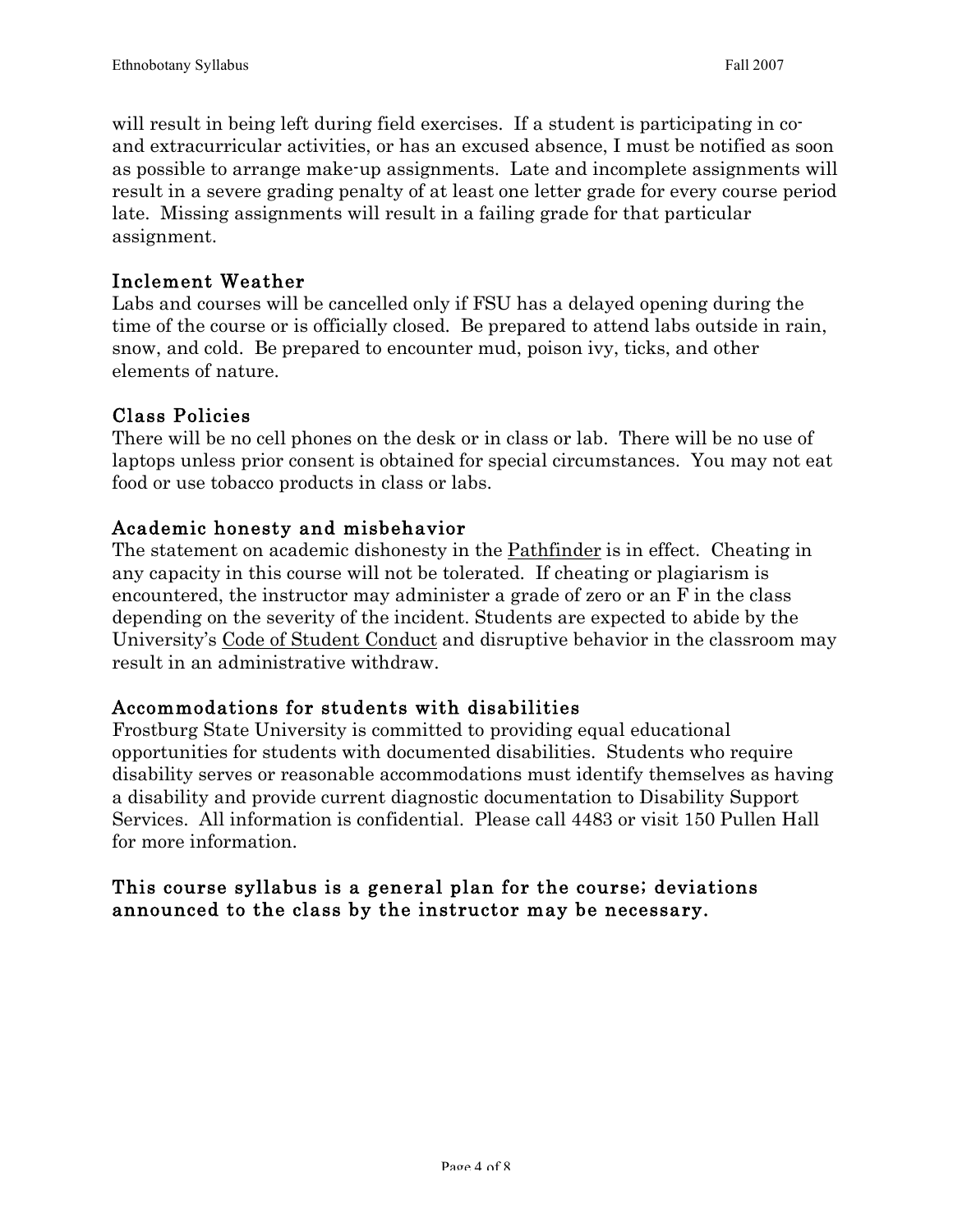### INTRODUCTION to ETHNOBOTANY BIOL 128

### Lecture Outline

Aug. 30<sup>th</sup>, Week 1: Introduction to Ethnobotany and Basic Taxonomy

Sept. 6th , Week 2: History and Scope of Ethnobotany Read: Cotton—Chapter 1 (handout), Martin—Introduction and Chapter 1

Sept. 13<sup>th</sup>, Week 3: Applied Ethnobotany—Cherokee Traditional Arts Revitalized

See website: www.rtcar.org and handout Read: Martin—Chapter 8

- Sept. 20th , Week 4: The Ecology of Ethnobotany—Kava and culture Read: Martin—Chapter 2
- Sept. 27<sup>th</sup>, Week 5: *EXAM 1*

Oct. 4<sup>th</sup>, Week 6: Cherokee Ethnobotany—Stickball, Spirits, Lore, Material Cultures

Oct. 11th , Week 7: Cherokee Ethnomedicine—Folk Magic, Narcotics, Stimulants

Oct. 18th , Week 8: Preparation for Lab: An introduction to Batik Read: Martin—Chapter 3

Oct. 26<sup>th</sup>, Week 9: Nutritional Ethnobotany: Agriculture and foraging and wild foods

Nov. 1st, Week 10:  $\,EXAM\,2$  and Individual Time for Paper Presentation

Nov. 8<sup>th</sup>, Week 11: Linguistic Ethnobotany—Botanical Classification and Ethics Read: Martin—Chapter 7 and Selected Guidelines—Chapter 2 and 8

Nov. 15<sup>th</sup>, Week 12: Medicinal Ethnobotany and Ethnoparmacology

Nov. 22nd , Week 13: No class—Thanksgiving Break

Nov. 29th , Week 14: Research Methods in Ethnobotany—Etic and Emic **Perspectives** Read: Selected Guidelines—Chapter 10

Dec. 6th , Week 15: Review for Final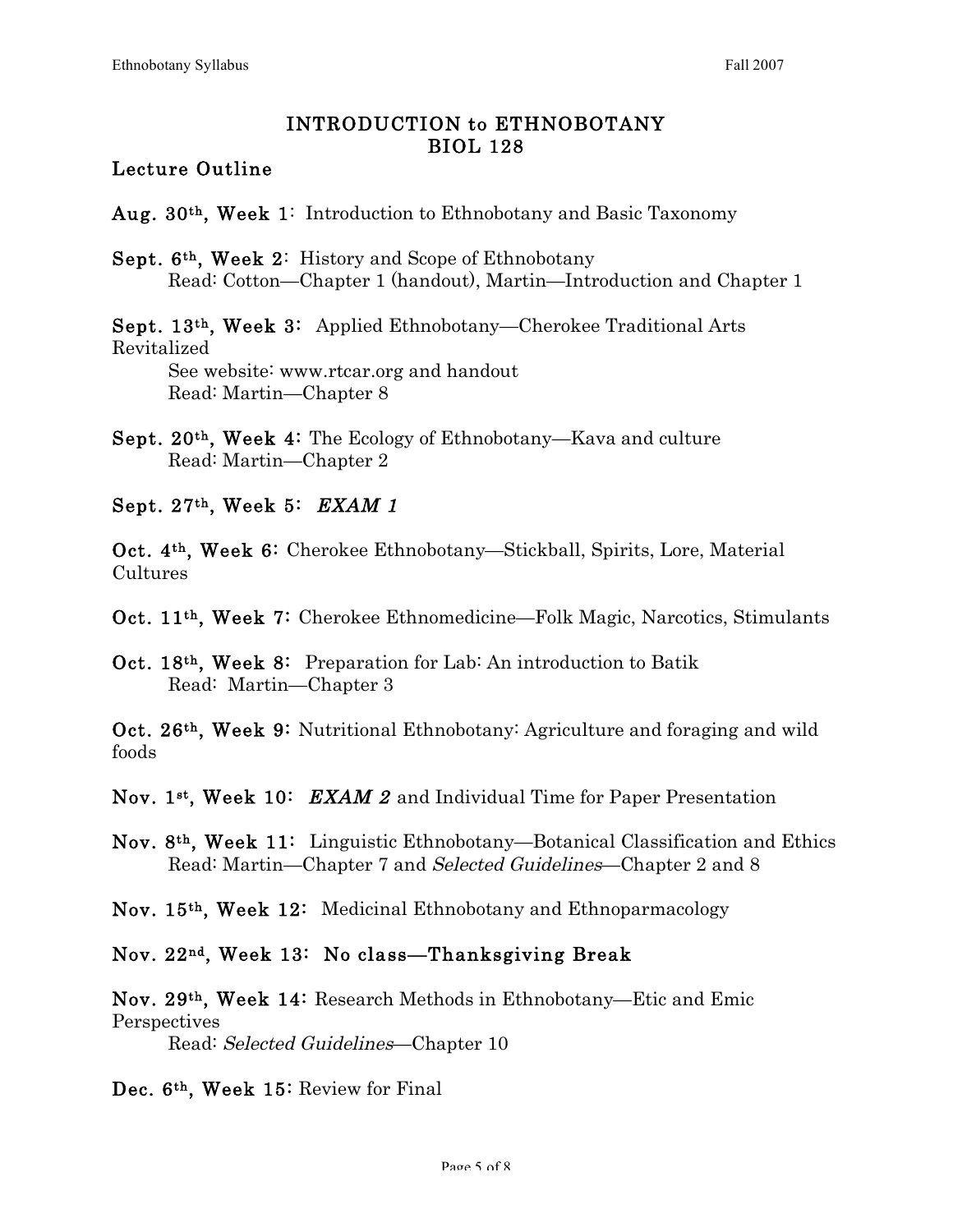# Final Exam, December 10th: 11:15-1:45 pm, Compton 316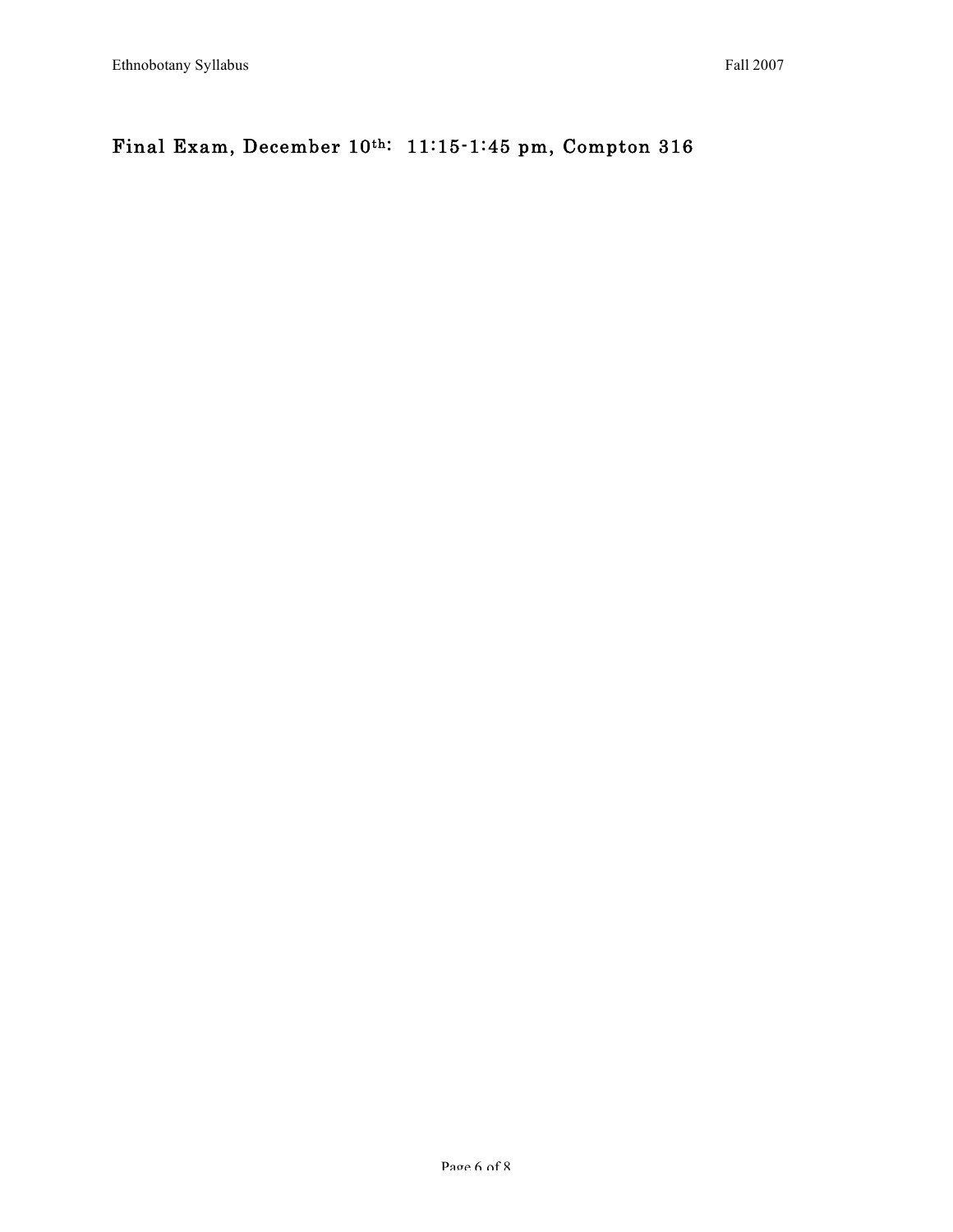### INTRODUCTION to ETHNOBOTANY BIOL 128

### Laboratory Outline

Aug. 31<sup>st</sup>, Week 1: Identifying medicinally and culturally important tree species: arboretum Read: Selected guidelines—Chapter 1 and 3

Sept. 7<sup>th</sup>, Week 2: Collecting and preparing herbarium plant specimens: herbarium

Read: Selected guidelines—Chapter 4 and 8

- Sept. 14th , Week 3: Fieldtrip: Elk Ridge NatureWorks, Ron Boyer & Liz McDowell, Grantsville, MD, identifying and cultivating native medicinal plants
- Sept. 21<sup>st</sup>, Week 4: Doctorine of Signatures collecting and preparing mushroom and moss specimens Read: Selected guidelines—Chapter 6 and 7
- Sept.  $28<sup>th</sup>$ , Week 5: Sample plots and plot design for plant inventories Read: Selected guidelines—Chapter 11, Ethnobotany—Chapter 5
- Oct. 5<sup>th</sup>, Week 6: Individual Meetings about final projects
- Oct. 12<sup>th</sup>, Week 7: Methods of interviewing, Sample ethnobotanical interviewing Read: Ethnobotany—Chapter 4, Selected guidelines—Chapter 9 Laboratory Journals Due

Oct. 19<sup>th</sup>, Week 8: Guest presentation Valerie Fritz, plant dyeing of fibers

Oct. 26<sup>th</sup>, Week 9: Guest presentation Lori Senese, Honeysuckle Basket Weaving

Nov. 2<sup>nd</sup>, Week 10: Fieldtrip Honey Grace Farm, Oakland, MD, Medicine making

First Draft of Paper Due

Nov. 9th , Week 11: Winter plant identification at arboretum

Nov. 16<sup>th</sup>, Week 12: Fieldtrip Supermarket ethnobotany Paper Due

Nov. 23<sup>rd</sup>, Week 13: No Lab---Thanksgiving Break Laboratory Journals Due  $20<sup>th</sup>$  at 10am